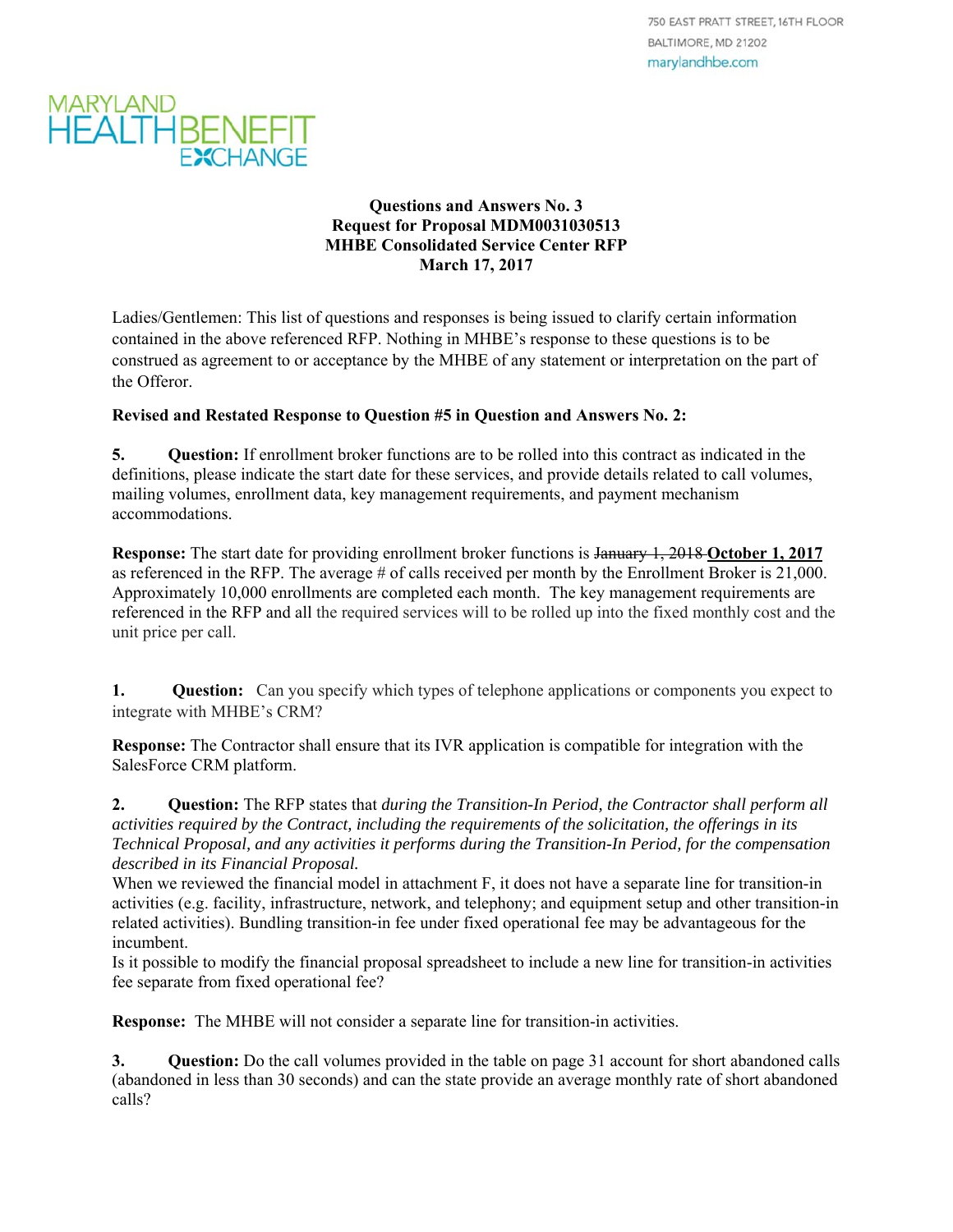**Response:** Short abandoned calls are minimal, averaging less than 50 per month.

**4.** Question: This requirement state that the contractor must provide internet connectivity to the Exchange's Learning Management System (LMS). Can the state provide more details on this system how is it used, what type of information is available and the average response time?

**Response:** Our LMS application is a component of the Salesforce application, which is web-based. The LMS is used as a point of entry and application for all consumer assistance workers seeking training and certification to work on behalf of the MHBE. The LMS is the tool used to deliver all MHBE-provided training content.

**5.** Ouestion: In the response to  $O\&\text{A}\#1$ , the MHBE provided monthly call volume statistics (i.e., 21,000 Medicaid Choice Counseling, 600 Producer Support, etc.) Would MHBE please elaborate on call volumes by providing historical (Last 12 months) and forecasted breakdown of call volumes by call type, (including AHT for each call type), that would make up the estimated 80,000 calls per month for which bidders shall provide pricing?

**Response:** The MHBE does not currently measure monthly call volume and AHT by call type with exception to direct line call data such as Producer Support. Historic call volume and forecasted call volume is provided in Section 3.2 of the RFP.

**6. Question:** Both historical and forecasted total monthly call volumes as outlined in the RFP are significantly higher than 80,000. Would MHBE entertain a tiered pricing approach for the fixed unit price per call component?

**Response:** The MHBE has requested pricing as a fixed unit price per call regardless of monthly call volumes.

**7. Question:** In addition to the call statistics provided in RFP Section 3.2, would MHBE please provide historical data for calls abandoned, abandoned rate, callbacks offered and abandoned, the average speed of answer and call type (e.g. the number of calls where CSR assisted customer to complete applications over the phone)

**Response:** The MHBE does not measure call data by type of CSR activity required per call. The average handle time is typically 16:00 - 17:00 minutes for an application through enrollment call. Calls not involving application through enrollment activity commonly average 13:00 - 14:00 minutes average handle time. Below is a chart depicting abandoned rates, average speed of answer and call back data for OE4 and rolled up average data for the non-enrollment period in 2016. The MHBE fully implemented the call back feature in November 2016.

Open Enrollment 4

| Inbound                 | Courtesy | Courtesy Call Average |          |
|-------------------------|----------|-----------------------|----------|
| Abandon Rate Call Backs |          | <b>Backs</b>          | Speed of |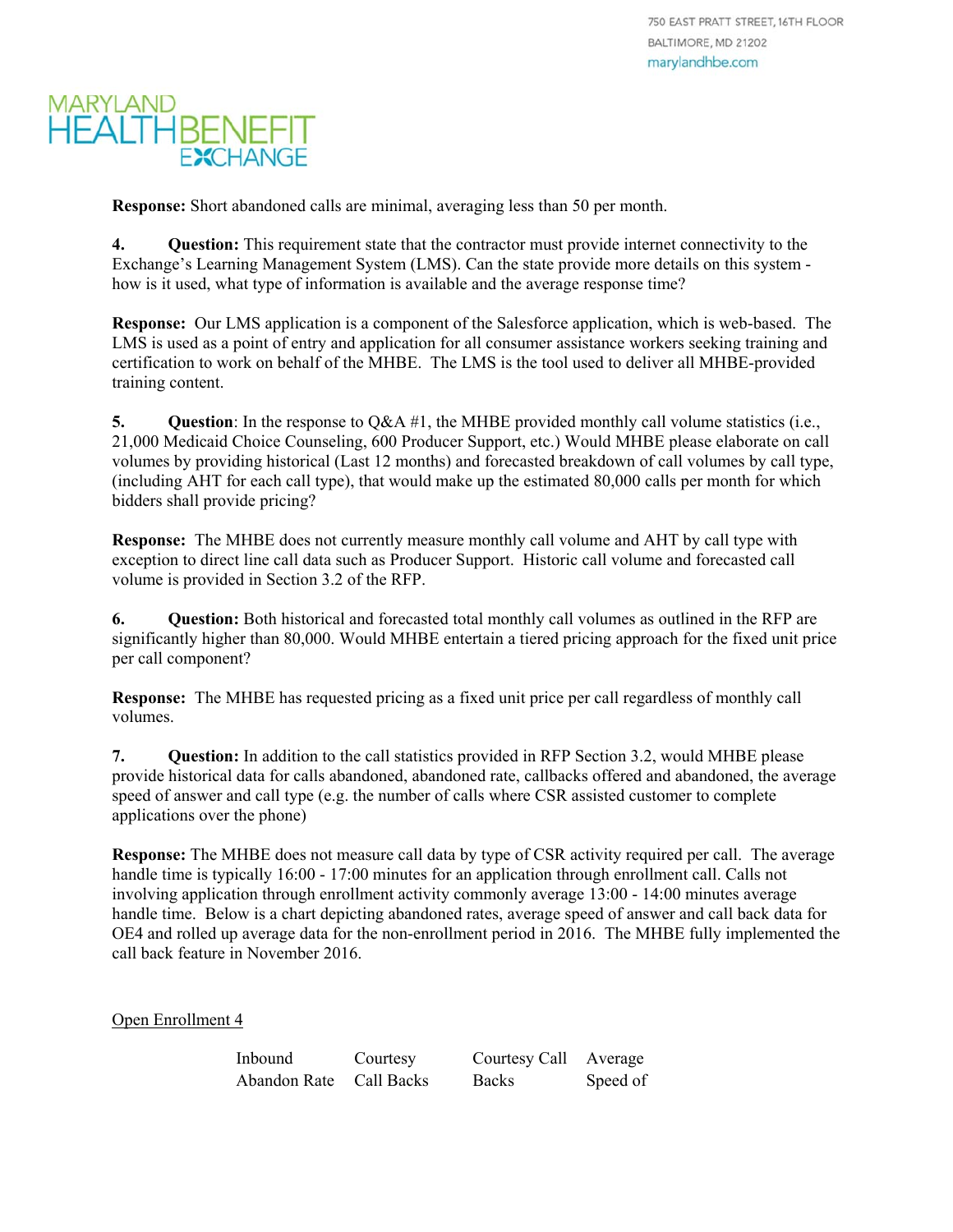

|                 |     | Handled | Abandoned | Answer              |
|-----------------|-----|---------|-----------|---------------------|
| Nov-16          | 14% | 6,500   | 1,100     | $2:00 \text{ mins}$ |
| $Dec-16$        | 28% | 31,300  | 13,900    | $5:30 \text{ mins}$ |
| $Jan-17$        | 24% | 40,800  | 9,400     | $6:40 \text{ mins}$ |
| Feb-17 $(post)$ | 10% | 15,200  | 2,400     | $1:50 \text{ mins}$ |

| Non-Open Enrollment Period |
|----------------------------|
|----------------------------|

|                             | Inbound<br>Abandon Rate Call Backs | Courtesy<br>Handled | Courtesy Call Average<br><b>Backs</b><br>Abandoned | Speed of<br>Answer |
|-----------------------------|------------------------------------|---------------------|----------------------------------------------------|--------------------|
| Mar - Oct 2016 Avg. $< 4\%$ |                                    | N/A                 | N/A                                                | Avg. $< 1$ min     |

**8. Question:** In the Exchange's response to Question #7 regarding facility location, the MHBE indicated that the facility location would be mutually agreed upon by MHBE and the contractor. However because of the wage laws in Maryland, facility location is a large driver of costs and impacts heavily the total price of the project. In order to provide accurate and fair pricing, the vendor needs to know if there are any limitations on the Maryland counties where the vendor can locate their facility or if MHBE expects the facility to be a certain distance from MHBE offices. This is particularly relevant since the vendor must maintain seats for MHBE and state staff. Can MHBE provide guidance as to which counties are acceptable or what distances from MHBE offices are acceptable?

**Response:** Per Amendment 4, the facility should be located within the State of Maryland within 100 miles of zip code 21202 (Baltimore, MD).

**9.** Ouestion: The data storage and on premise servers required to support screen recording can be very expensive over the life of a contract. The RFP currently requires that the vendor record 100% of screens where chat occur. However, for most CRMs, chats are part of the case record, given that chats are included does the vendor still need to include the expense to record screens for webchat?

**Response:** The MHBE does not utilize chat at this time and we have not formulated any chat recording requirements.

**10. Question:** Can MHBE provide a target occupancy standard for vendor call center staff over the life of the contract?

**Response:** The Contractor should establish its own target occupancy standard in order to meet expected service levels over the life of the contract.

**11. Question:** What responsibility does the contractor have for providing outreach, education, health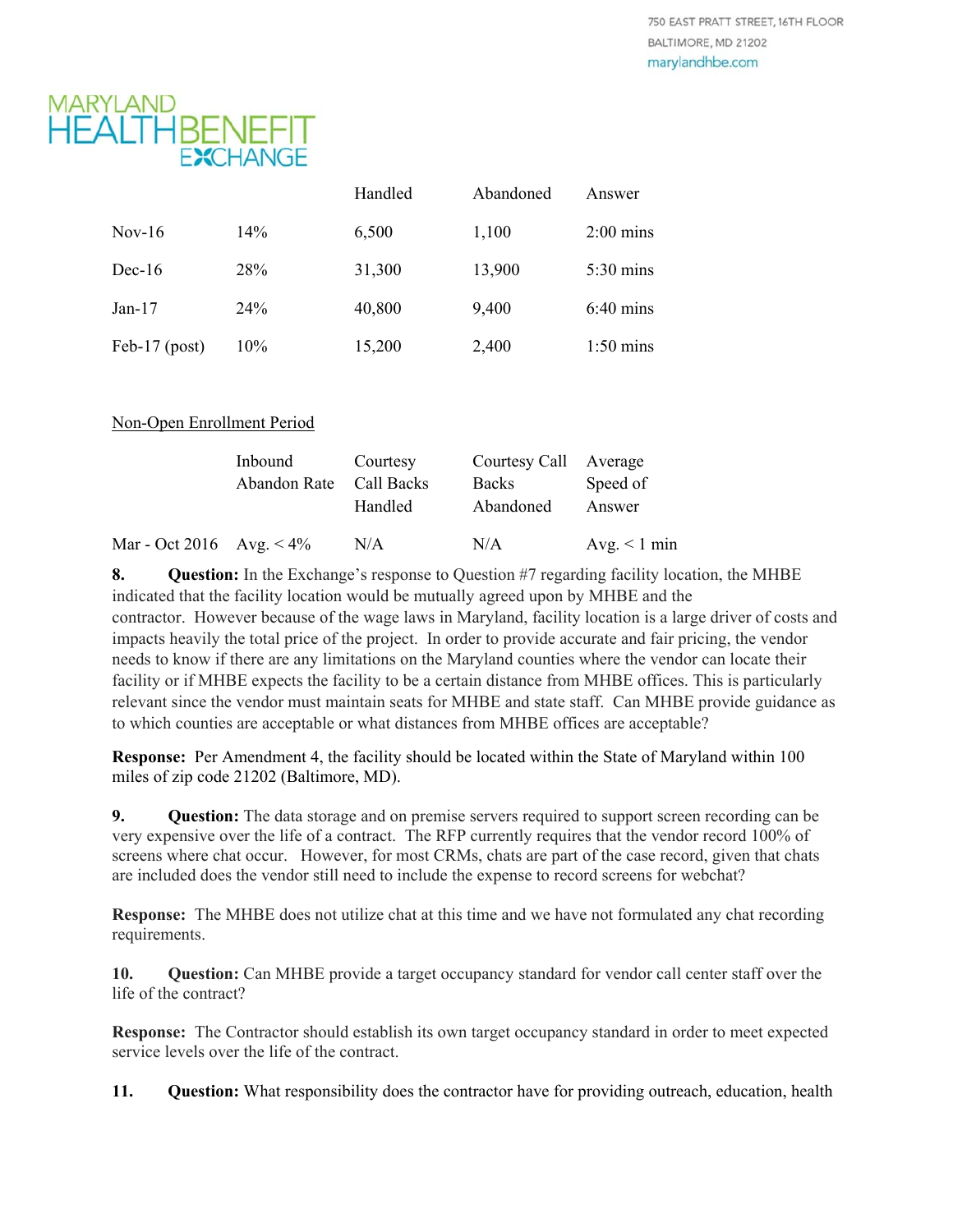literacy and choice counseling as part of the Enrollment Broker functions? Please provide any additional SLAs, requirements, or deliverables associated with these functions.

**Response:** The Contractor does not have responsibility for providing outreach, education or health literacy as part of the Enrollment Broker functions. The Contractor does have responsibility for providing choice counseling for MCO enrollment as part of the Enrollment Broker functions as referenced in the RFP.

12. **Question:** Since the contractor is not responsible for any printing, mailing or document processing, who is responsible for mailing and receiving plan enrollment information, including the Health Service Needs Information form? How will that be integrated with the Enrollment Broker functions that are the responsibility of the contractor?

**Response:** The Contractor will be not be responsible for mailing and receiving plan enrollment information for Medicaid eligible consumers. The Contractor will be responsible for assisting Medicaid eligible consumers in completing the Health Services Needs Information form and data entering the responses into the HBX system. All other Enrollment Broker functions will be automated in the HBX.

**13. Question:** Who is responsible for maintaining a directory of Medicaid providers to allow consumers to search for providers as part of the plan selection process?

**Response:** The Contractor is not responsible for maintaining a directory of Medicaid providers. The MHBE and the DHMH will maintain the provider directory and make it available online via the HBX and in printed format.

**14. Question:** Will the State please provide the current CSR call scripts (or customer service user guides) for all call types?

**Response:** At this time, the MHBE will not be providing the current CSR call scripts but will work with the awardee on call script content**.** 

**15. Question:** What is the average handling time (including wrap) for providing web-based and social media support?

**Response:** We do not currently measure/report on social media support AHT.

**16. Question:** Will the State please provide the IVR scripts currently in use?

**Response:** Please see the IVR Call Trees in response to question #17.

**17.** Question: Will the State please provide the current IVR tree currently in use?

**Response:** The current IVR trees are attached to this Question - Response Document 3 as Attachment 1 and Attachment 2.

**18. Question:** The solicitation mentions familiarity with Oracle RightNow or SalesForce. Q&A {#?} has stated RightNow is the current CRM. Will SalesForce be the CRM by award? What specific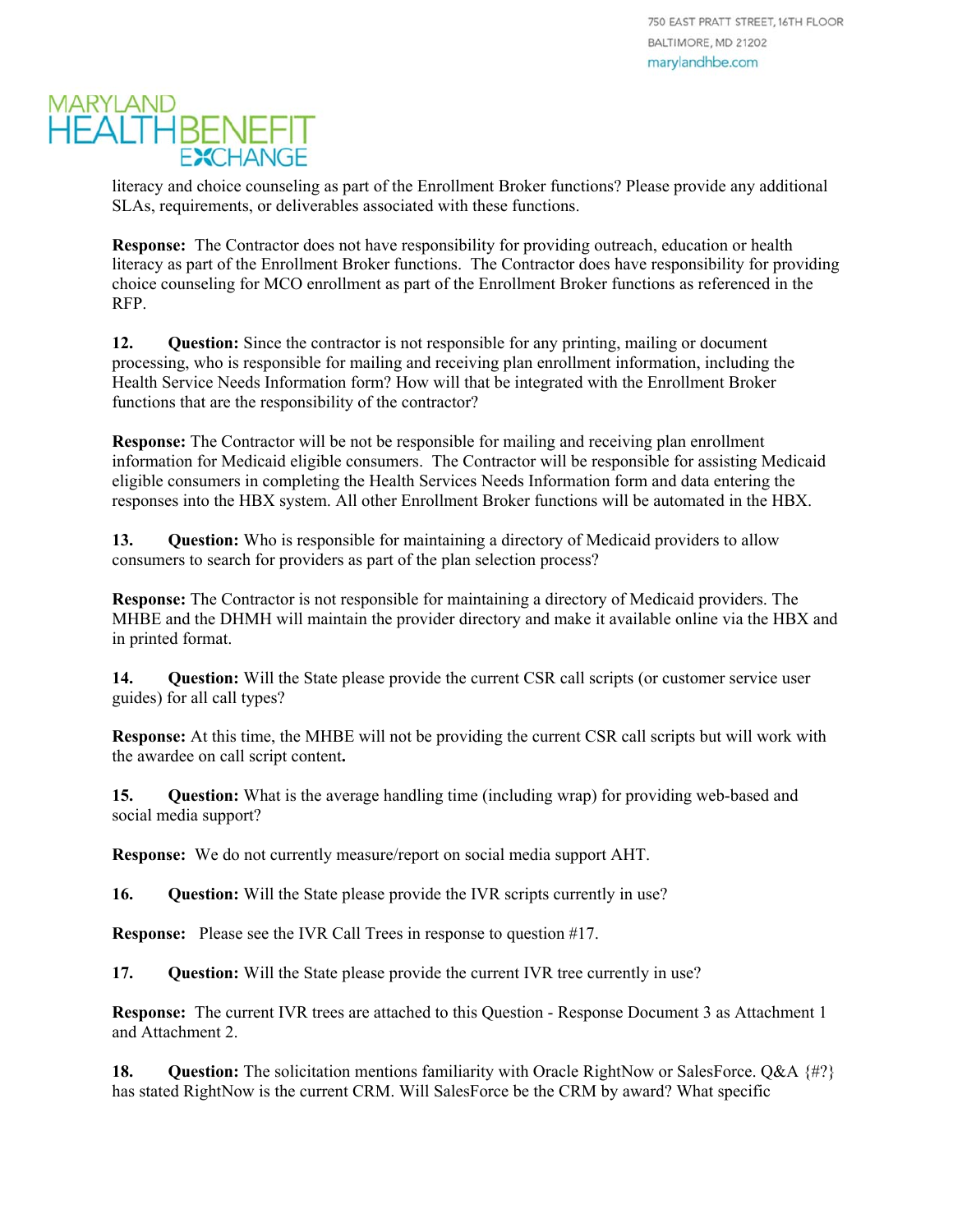

SalesForce product (e.g., Service Cloud)?

**Response:** It is the MHBE's objective to implement SalesForce at the point of Award/Transition implementation. We are implementing SalesForce Service Cloud Enterprise Edition.

**19. Question:** At time of transition, will we be responsible for take custody of stored historical call data (e.g., recordings, screen captures, etc.)? If so, please provide number of files, size, and format of call data that the incumbent is currently storing.

**Response:** No, the awardee will not be responsible to take custody of stored historical call data.

**20. Question:** Can MHBE provide their current Disaster Recovery Plan or additional information on DR strategy? (e.g., HBX, LMS, CRM, Sharepoint, Google Docs)

**Response:** The MHBE will not provide current Disaster Recovery Plans.

**21 Question:** The Summary Sheet indicates that the MBE goal is 10%; however, Attachment D-1A only gives the option to check a box agreeing to 25% or to request a waiver. Will the State please provide an updated D-1A form that provides an option to agree to the 10% MBE goal?

**Response:** Per Amendment 4, # 1 on Attachment D-1A has been changed from 25% to 10%.

22. **Question:** Abiding to State of Maryland IT security policies requires the certification and accreditation (C&A) of the vendor's information system. State policy has four levels of certifications. To appropriately plan for time and resources would the State please share which certification level will be applied to the MHBE Call Center, as well as the time the State will need to review the certification package and provide an ATO?

**Response:** This is not applicable as the call center is not building an information system that requires accreditation. The System that is accredited is the Maryland HBX, which is the responsibility of the Agency (MHBE) and governing rules fall within CMS guidelines, MARS-E for securing an exchange. The Contractor should abide by security guidelines however, set forth in DoIT and MARS-E and should maintain controls within the organization at a moderate level. A vendor should develop a system to make sure that these controls are implemented and are operating.

23. **Question:** The RFP refers to Section 3.5.5 but there is no Section 3.5.5. Will the State please confirm this reference is intended to refer to the table that begins on page 56, or otherwise please explain the Section 3.5.5 reference?

**Response:** Per Amendment 4, the 3.5.5 reference has been amended to 3.5.4.

**24. Question:** The RFP Section 3.13.9 refers to "the date specified in RFP Section 3.9.1 but this particular section refers to insurance requirements. Will the State please clarify the correct section reference?

**Response:** Per Amendment 4, the reference to RFP Section 3.9.1 has been amended to 3.13.1.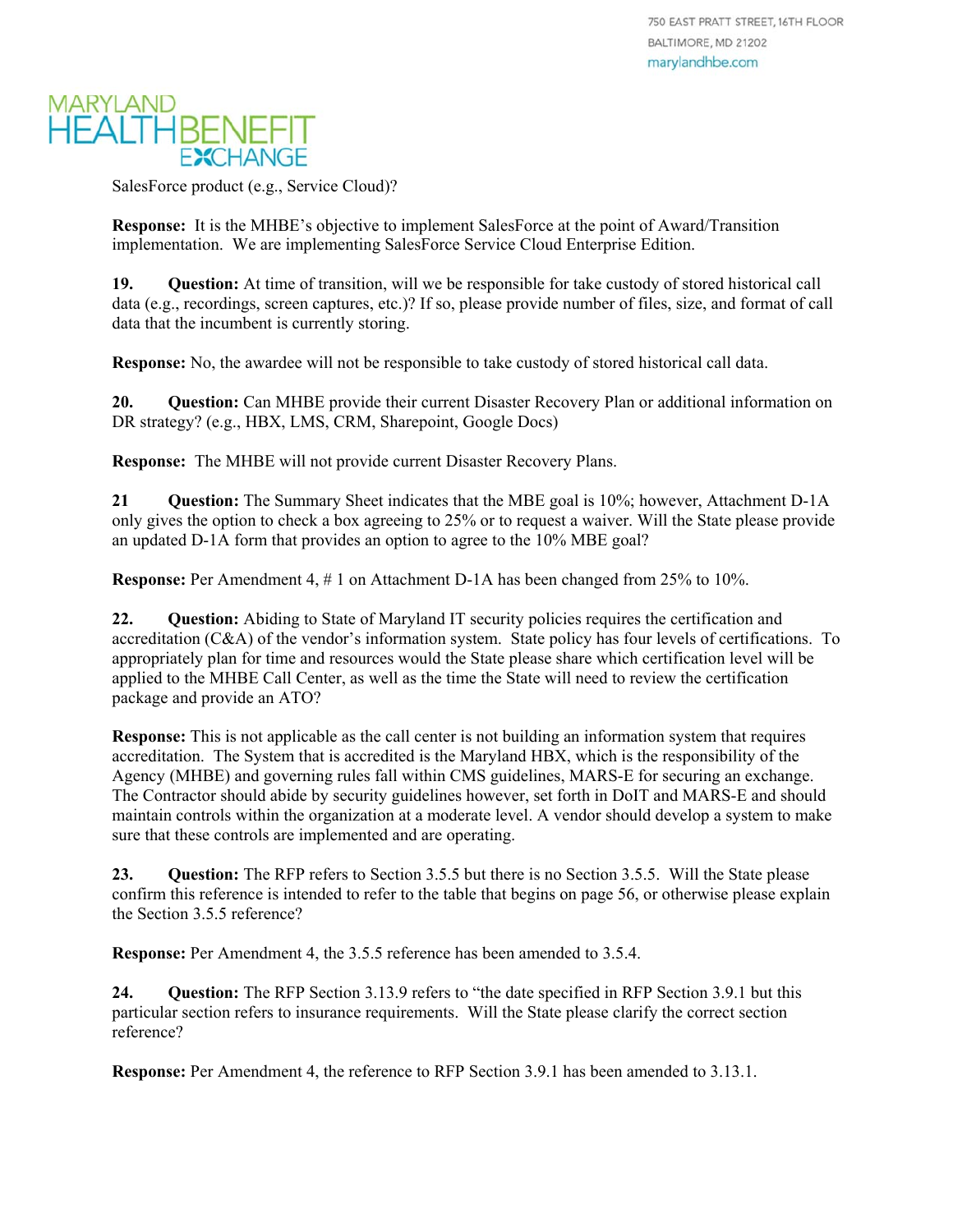**25.** Question: Regarding the requirement for a criminal background check, if an employee supporting Maryland activities resides in another state, will the background check still need to be performed by the Maryland State Police and/or FBI?

**Response:** If the employee resides in another state than Maryland, the state in which the employee resides and/or the FBI should be used. Note that the FBI search is nation-wide which would cover any state(s) in which the employee has resided.

**26. Question:** Is the volume of 21,000 calls at 7 min AHT for Enrollment Choice Counseling inclusive or exclusive of the Primary Care Provider selection and Health Service Needs Information calls?

**Response:** The indicated call volume and AHT of 7 mins for Enrollment Choice Counseling is inclusive of Primary Care Provider selection and Health Service Needs Information administration.

**27. Question:** Is the volume of 21,000 calls at 7 min AHT already included in the historical volume provided by the RFP on page 31, or would this be separate and incremental from that data.

**Response:** The Enrollment Broker call volume is not included in the historical volume on page 31 However, it is important to note that these callers may have previously engaged with the call center for an eligibility determination and the enrollment choice counseling will now be included in the original call.

28. **Question:** Are you able to provide further guidance on the scope of social media response support, or are there certain social media sites at a minimum that MBHE wants to ensure are responded to?

**Response:** The MHBE social media inquiries come in through MHBE Twitter and Facebook channels. It is expected that the representatives supporting social media address the messages by assessing the inquiry or problem and taking required steps to resolve and respond to the consumer.

**29. Question:** Is there AHT data available for the 4,000 outbound calls per month, and are those calls related to only enrollment broker services? If so, do we also have the outbound calls per month (and AHT) related to QHP/SAPD plans.

**Response:** Outbound calls are system-driven courtesy callbacks and they are handled in the same manner as inbound calls and for the same purposes as inbound calls. They are not currently related to enrollment broker services. The AHT is the same as inbound.

**30. Question:** Are you able to provide more definitive guidance on the following dates: Expected Contract Award, Contract Start, and Go Live?

**Response:** Expected Contract Award Date - on or around July 1, 2017; Contract Start - on or around July 1, 2017; "Go-Live" Date - on or about July 1, 2017.

**31. Question:** Is it possible to see or get a copy of their current 3-week agenda or a copy of the current exam? This will be helpful so we train on the same material that will be in the exam.

**Response:** MHBE will provide training content upon Award.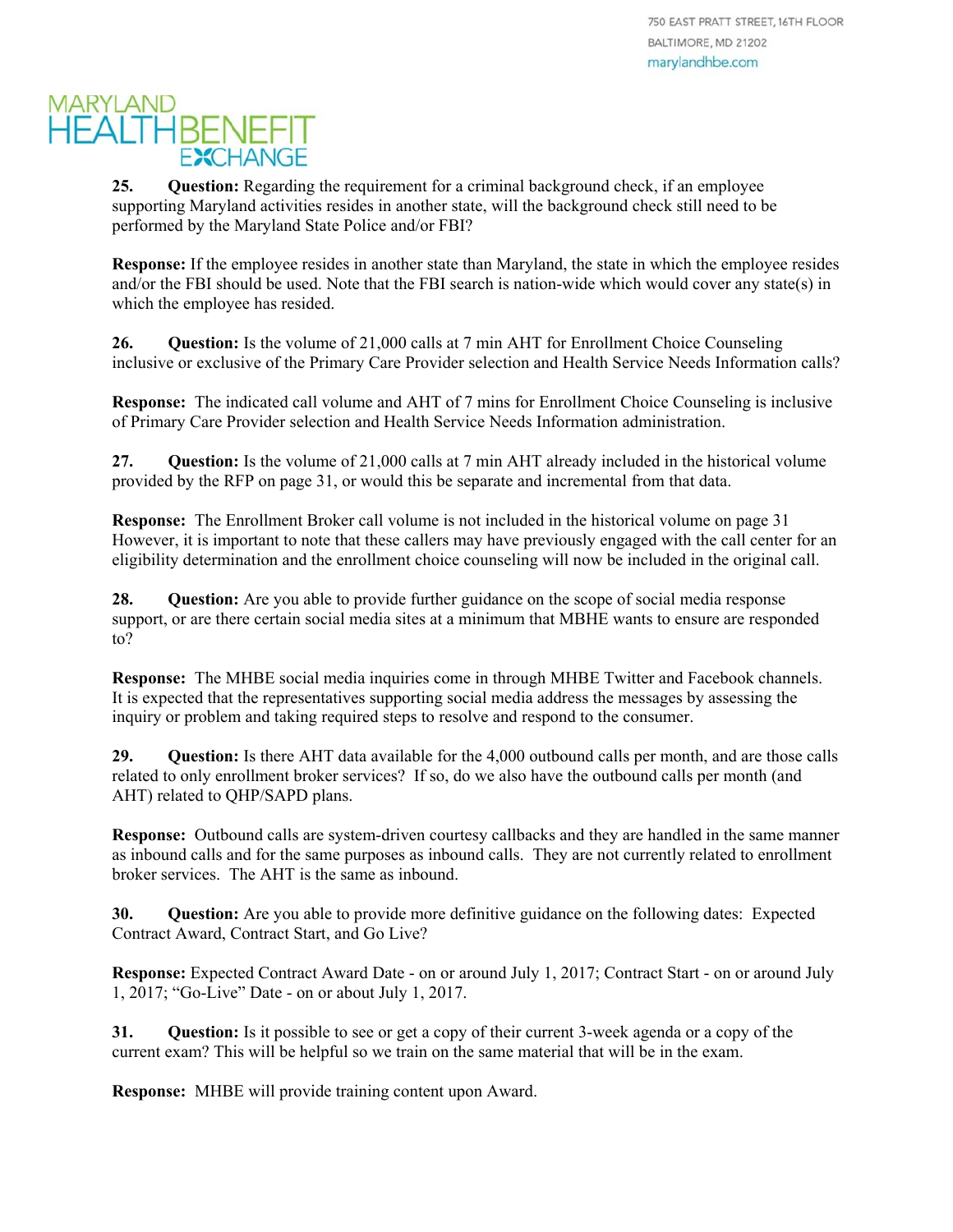**32. Question:** Please confirm that in this requirement the section number for Liquidated Damages referred to should read Section 3.5 instead of Section 3.8.

**Response:** Per Amendment 4, Section 3.4.1 has been amended to read 3.5 rather than 3.8.

**33. Question:** As described in RFP Section 3.3.1.3, the Contractor's Transition Plan shall use the Incumbents Contractor's transition plan, presented at the Kickoff meeting, as a basis for the development of the final Transition-in plan. Full transition is required in 90 days and the table on page 48 includes "Transition-In of contractual activities with support from the incumbent Contractor due by NTP +45 calendar days." Can you define the contractual activities required to be completed at 45 days from the Notice to Proceed? Does MBHE anticipate that the Contractor will begin handling "production" calls at that time? If so, at what percentage of the overall 80,000 calls is the Contractor expected to handle? How will calls be routed to the contractor for handling? Has the Incumbent Contractor provided MBHE with a Transition-out plan as part of the original contract that can be shared with Offerors?

**Response:** MHBE does not anticipate the awardee will assume production before the 90-day transition period. MHBE will provide the transition out plan upon award of contract.

**34. Question:** What is the anticipated contract award date and the subsequent anticipated completion date?

**Response:** It is anticipated that the Contract will be awarded on or around July 1, 2017. The term of the contract is a base term of 2 years with three one-year options.

**35. Question:** Would the State consider capping liquidated damage assessments at one thousand  $(10,000)$  dollars per day or at ten percent  $(10\%)$  of the total aggregate monthly invoice, whichever is smaller?

**Response:** At this time, the MHBE is not considering capping liquidated damage assessments.

**36. Question:** Would the State consider amending this language to add the following exceptions to the assessment of liquidated damages?

Liquidated damages will not be assessed in the following circumstances:

i. When changes in scope, direction, budget, or program funding are made at the request of the client, and such changes impact the Contractor's ability to perform in accordance with the service levels;

ii. When a force majeure event occurs;

iii. When program processes are changed at the request of the client and such changes impact the Contractor's ability to perform in accordance with the service levels;

 iv. When any stated assumptions on which a performance goal is based turns out not to have been correct;

or v. When the failure is due to the acts or omissions of the client or a third party outside of the Contractor's reasonable control.

**Response:** At this time, the MHBE is not intend to modify this language.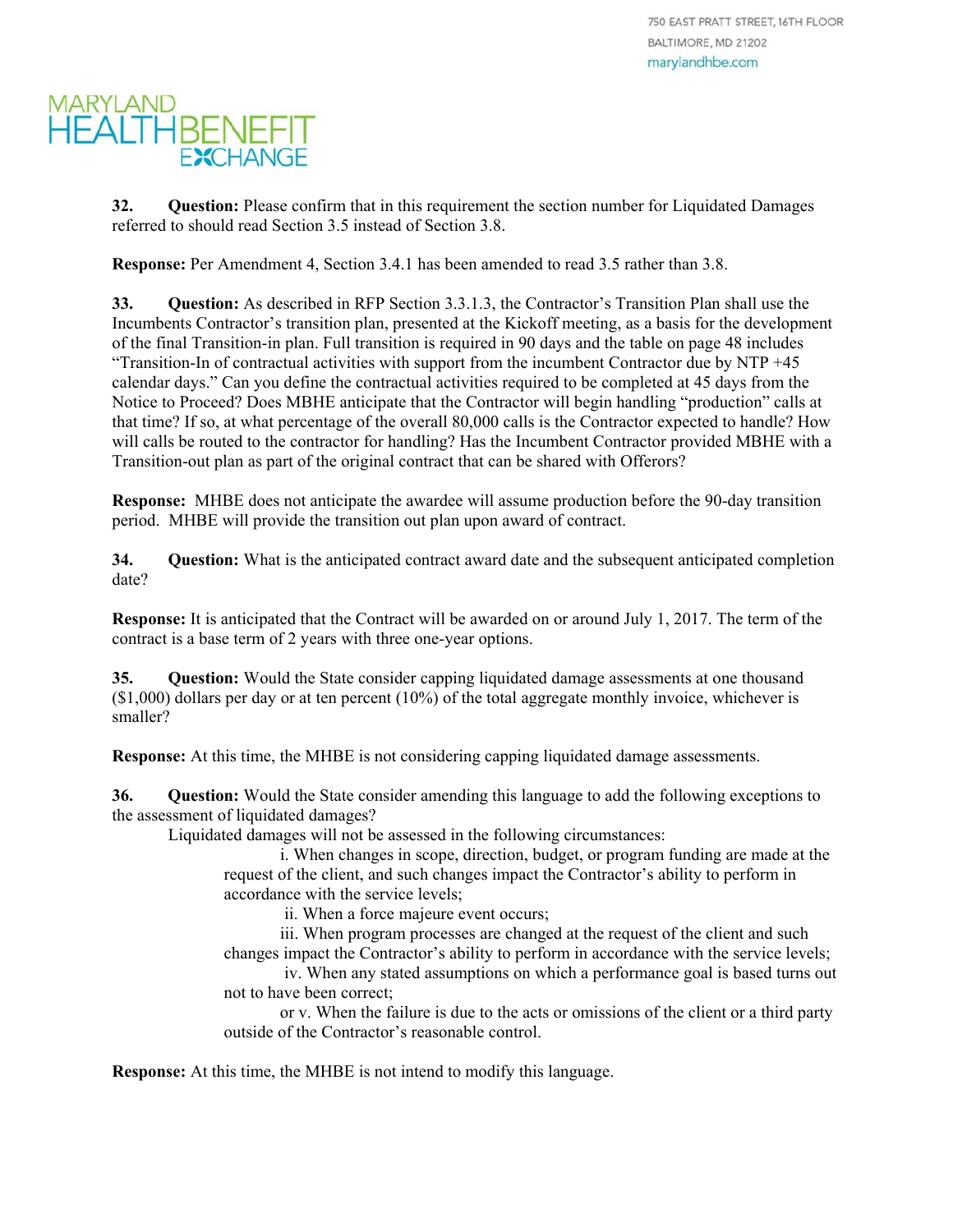750 EAST PRATT STREET, 16TH FLOOR BALTIMORE, MD 21202 marylandhbe.com

### **MARYLAND HEALTHBENEFIT EXCHANGE**

**37. Question:** Would the State confirm that the deliverables will be deemed to be accepted if written acceptance or rejection is not received within thirty (30) days of the submission of a deliverable?

**Response:** Yes

**38. Question:** The language of these sections are unclear as both state that the proposer may submit exceptions with the RFP but also state that submitting exceptions may deem the respondent's proposal unacceptable or cause them to be rejected. Can the State clarify what types of exceptions will cause the respondent's proposal to be deemed unacceptable or cause them to be rejected or confirm the deletion of the sections indicating submitting a proposal with exceptions may lead to the proposal to be deemed unacceptable or rejected?

**Response:** Any exceptions an offeror takes with the RFP and its associated attachments must be specific and clearly laid out. Offerors should ensure that they specify RFP page # and RFP section of the RFP and provide an alternative or alternative language to what the State has issued. For example, if an offeror has an exception to the definition of Normal State Business Hours, an exception could look like: Offeror XX takes exception to the definition of Normal State Business hours found at RFP page 10 Section 1.2 Abbreviations and Definitions. Offeror recommends the definition be changed to the following: [Insert proposed change here].

**39. Question:** Would the State confirm that RFP Section 3.8.3 Subsection C refers to all applicable Federal, State, and Local laws in effect at the time of execution of the agreement? If the condition is required over the course of the contract, will the State confirm that if a change in laws results in a change in scope that affects price that the State and Contractor will engage in good faith negotiations to adjust the price of the agreement?

**Response:** The Contractor must comply with all applicable laws throughout the course of the Contract. In the event that a change in laws results in a change in scope, an equitable adjustment may be warranted in accordance with Attachment A, Section 2.2.

**40. Question:** Would the State please modify the language of this requirement as shown below:

Subject to the terms of Section 6, Contractor shall defend, indemnify, and hold harmless the State, including, but not limited to, the Agency and its agents, officers, and employees, from and against any and all **third-party** claims, costs, losses, damages, liabilities, judgments and expenses (including without limitation reasonable attorneys' fees) **directly** arising out of or in connection with any claim the Work Product or any Third-party Intellectual Property **negligently** infringes, misappropriates or otherwise **negligently** violates any Third-party Intellectual Property rights. Contractor shall not enter into any settlement involving third party claims that contains any admission of or stipulation to any guilt, fault, liability or wrongdoing by the State or that adversely affects the State's rights or interests, without the State's prior written consent, which consent may be withheld in the State's sole and absolute discretion. Contractor shall be entitled to control the defense or settlement of such claim (with counsel reasonably satisfactory to the State), provided that the State will, upon requesting indemnification hereunder: (a) provide reasonable cooperation to Contractor in connection with the defense or settlement of any such claim, at Contractor's expense; and (b) be entitled to participate in the defense of any such claim. Contractor's obligations under this section will not apply to the extent any Third-party Intellectual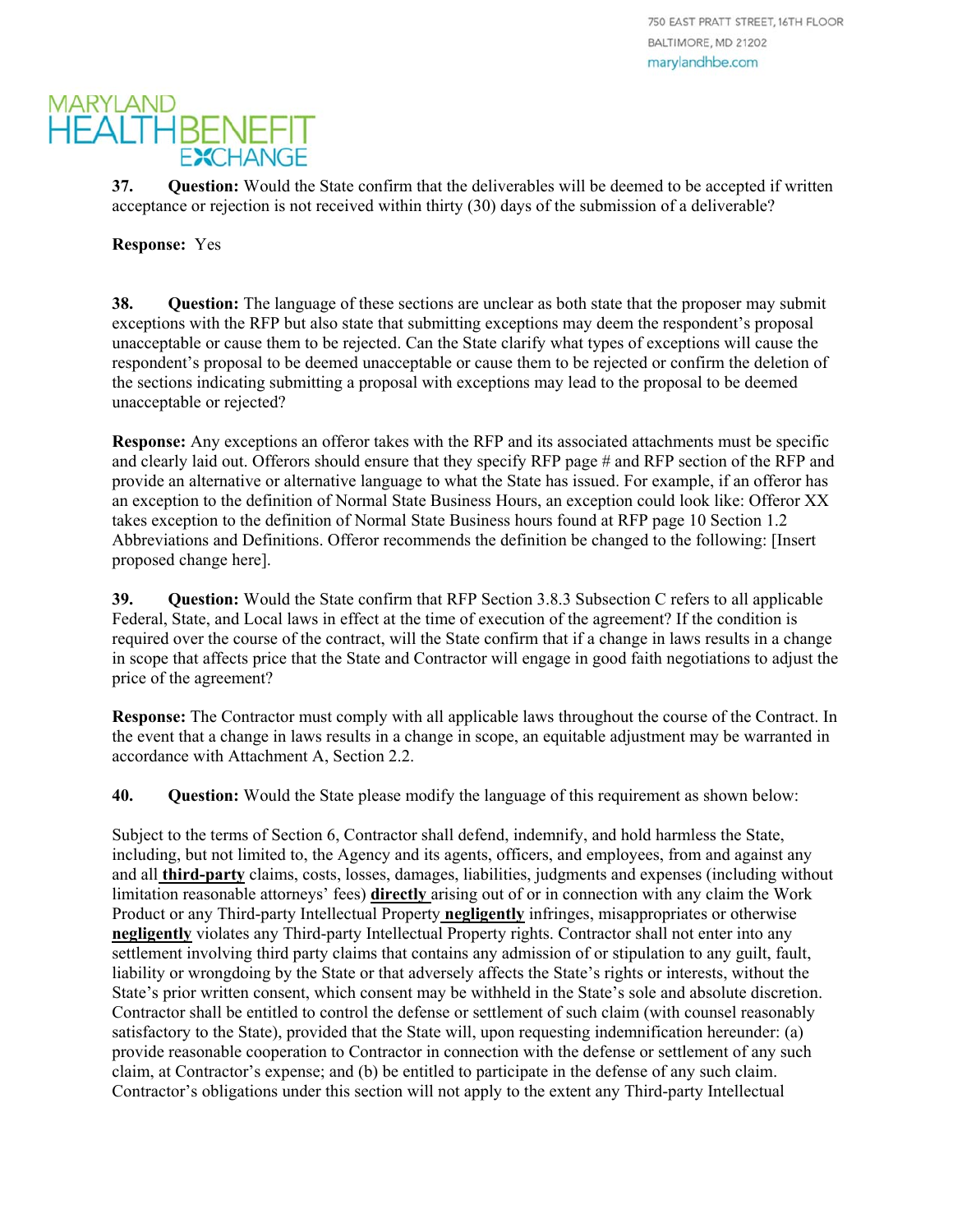Property infringes, misappropriates or otherwise violates any third party intellectual rights as a result of modifications made by the State in violation of the license granted to the State pursuant to section 5.4; provided that such infringement, misappropriation or violation.

**Response:** At this time, the MHBE does not intend to modify this language.

**41. Question:** Would the State please modify the language of this requirement as shown below: Contractor shall indemnify, defend, and hold the State, its directors, officers, employees and agents harmless from third-party liability **for negligent acts or omissions or willful misconduct resulting in**  for tangible property damage, bodily injury and death, and for fraud or willful misconduct of Contractor, including all related defense costs and expenses (including reasonable **attorneys' fees and costs of investigation, litigation, settlement, judgments, interest and penalties) directly** arising from or relating to the performance of the Contractor or its Subcontractors under this Contract.

**Response:** At this time, the MHBE does not intend to modify this language.

**42. Question:** Would the State please consider amending Attachment A, Section 18 to include a thirty (30) day notice period during which the Contractor can attempt to cure the issue leading to the termination for cause?

**Response:** At this time, the MHBE does not intend to modify this language.

**43. Question:** Would the State please confirm that in the case of a termination under Attachment A Section 14 and 17 that the State will remit payment for the final invoice within thirty calendar days from receipt and acceptance of the final invoice?

**Response:** In the case of a termination, the State will make every effort to remit payment for the final invoice within thirty calendar days from receipt and acceptance of the final invoice.

**44. Question:** Would the State please consider amending Attachment A Section 19 to include a ninety (90) day prior written notice requirement so that the Contractor may adequately wind-down services? Would the State also consider amending this agreement to make this provision mutual?

**Response:** At this time, the MHBE does not intend to modify this language.

**45. Question:** Would the State please consider modifying Attachment A Section 20 and Section 22 to state that if the procurement officer or state suspends work on this contract for longer than sixty (60) days then the Contractor will have the ability to renegotiate the agreement including the possibility to terminate for convenience?

**Response:** At this time, the MHBE does not intend to modify this language.

**46. Question:** Would the State please confirm that the federal, state, and local laws, regulations, and ordinances that the Contractor is required to comply with are those in effect at the time of Contract execution? (Refer to Attachment A Section 26.3)If not and this requirement is ongoing through the life of the contract, would the State please confirm that if a change in law requires an amendment to the scope and pricing of the agreement that the State and Contractor will enter into good faith negotiations to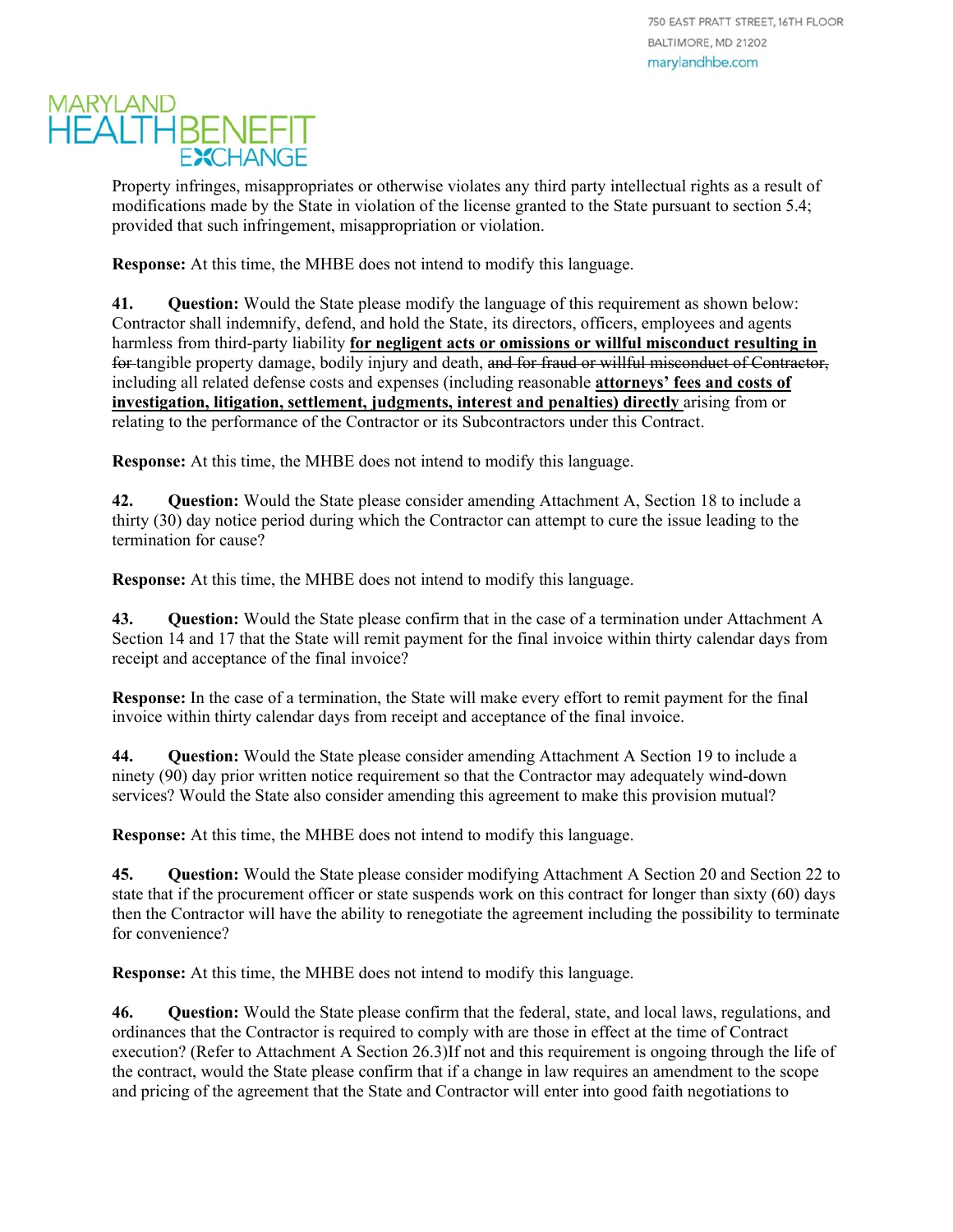

renegotiate price?

**Response:** The Contract must comply with all applicable laws throughout the course of the Contract. In the event that a change in laws results in a change in scope, an equitable adjustment may be warranted in accordance with Attachment A, Section 2.2.

**47. Question:** Would the State be amenable to discussing a modification to the limitation of liability during contract negotiations?

**Response:** The MHBE does not intend to make material changes post-award. If the MHBE chooses to amend any of the contract terms, the MHBE will make those amendments prior to award.

**48. Question:** Would the State consider removing the requirement that the Contractor indemnify the State for a breach of the confidentiality agreement as there are more appropriate damages that the State can pursue other than indemnification?

If not, would the State be amenable to changing the language as follows?

Contractor acknowledges that any failure by the Contractor or the Contractor's Personnel to abide by the terms and conditions of use of the Confidential Information may cause irreparable harm to the State and that monetary damages may be inadequate to compensate the State for such breach. Accordingly, the Contractor agrees that the State may obtain an injunction to prevent the disclosure, copying or improper use of the Confidential Information. The Contractor consents to personal jurisdiction in the Maryland State Courts. The State's rights and remedies hereunder are cumulative and the State expressly reserves any and all rights, remedies, claims and actions that it may have now or in the future to protect the Confidential Information and to seek damages from the Contractor and the Contractor's Personnel for a failure to comply with the requirements of this Agreement. In the event the State suffers any losses, damages, liabilities, expenses, or costs (including, by way of example only, attorneys' fees and disbursements) that **directly arise out of or are the result of the negligent acts or omissions or willful misconduct** of are attributable, in whole or in part to any failure by the Contractor or any of the Contractor's Personnel **in performance of this contract** to comply with the requirements of this Agreement, the Contractor shall hold harmless and indemnify the State from and against any such **thirdparty** losses, damages, liabilities, expenses, and costs.

**Response:** At this time, the MHBE does not intend to modify this language.

**49. Question:** Would state please consider modifying the language as follows as this concern is covered in section 3.9.6?

The Contractor shall maintain Commercial General Liability Insurance with limits sufficient to cover losses resulting from, or arising out of, Contractor action or inaction in the performance of the Contract by the Contractor, its agents, servants, **or** employees, or subcontractors, but no less than a Combined Single Limit for Bodily Injury, Property Damage, and Personal and Advertising Injury Liability of \$1,000,000 per occurrence and \$3,000,000 aggregate.

**Response:** At this time, the MHBE does not intend to modify this language.

**50. Question:** Would state please consider modifying the language as follows so that it more consistent with industry standards?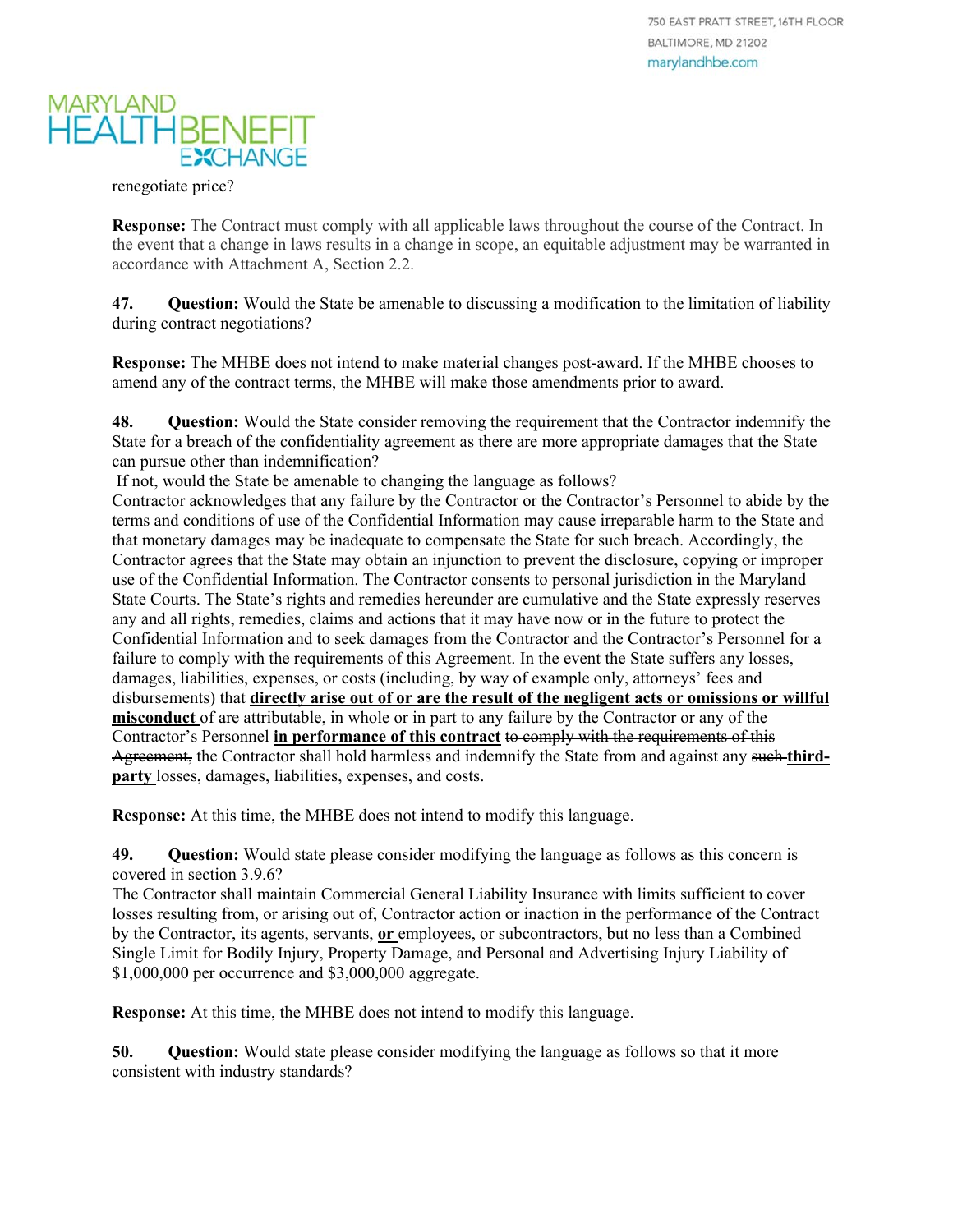The State shall be listed as an additional insured on the policies with the exception of Worker's Compensation Insurance and Professional Liability Insurance. All insurance policies shall be endorsed to include a clause that requires that the insurance carrier provide the Contract Monitor, by certified mail, not less than 45 days' advance notice of any non-renewal, cancellation, or expiration. In the event the Contract Monitor receives a notice of non-renewal, the Contractor shall provide the Contract Monitor with an insurance policy from another carrier at least 30 days prior to the expiration of the insurance policy then in effect. All insurance policies shall be with a company licensed by the State to do business and to provide such policies.

**Response:** At this time, the MHBE does not intend to modify this language.

**51. Question:** Would the State please consider amending RFP Section 3.9.7 to allow for claims for this insurance to be on a "claims made form" to so that the requirement is more consistent with industry standards.

**Response:** At this time, the MHBE does not intend to modify this language.

**52. Question:** Would the State please confirm that any revisions to the State IT Security Policy or the MARS-E requirements will be handled as change orders reflecting costs associated with any changes in requirements, procedures, and processes dictated by the State?

**Response:** The MHBE will not confirm that changes in security policy will reflect a change order to reflect costs. Vendors should carefully review existing State Security Policy and CMS MARS-E policy and make a determination on their own how to proceed with the RFP response.

**53. Question:** Would the State please confirm that back-office functions that have no access to data may be performed offshore?

**Response:** Per Amendment 4, all required functions requested within this RFP and its attachments must be conducted in the United States.

**54. Question:** Would the State please confirm that if the Contractor can ensure that data is encrypted in motion across the corporate boundary that that will meet the State requirements that data is encrypted while it is in transit over networks?

**Response:** The State will not confirm that at this time.

**55.** Question: Will the State confirm that the one-hour incident reporting requirement is only enforced during business days during business hours in accordance with industry standard? If more stringent reporting standards are required, can they be clearly specified for turnaround times during nights and weekends?

**Response:** Yes; one-hour incident reporting is required during business days and hours; this may include weekends and nights during our open enrollment deadline periods.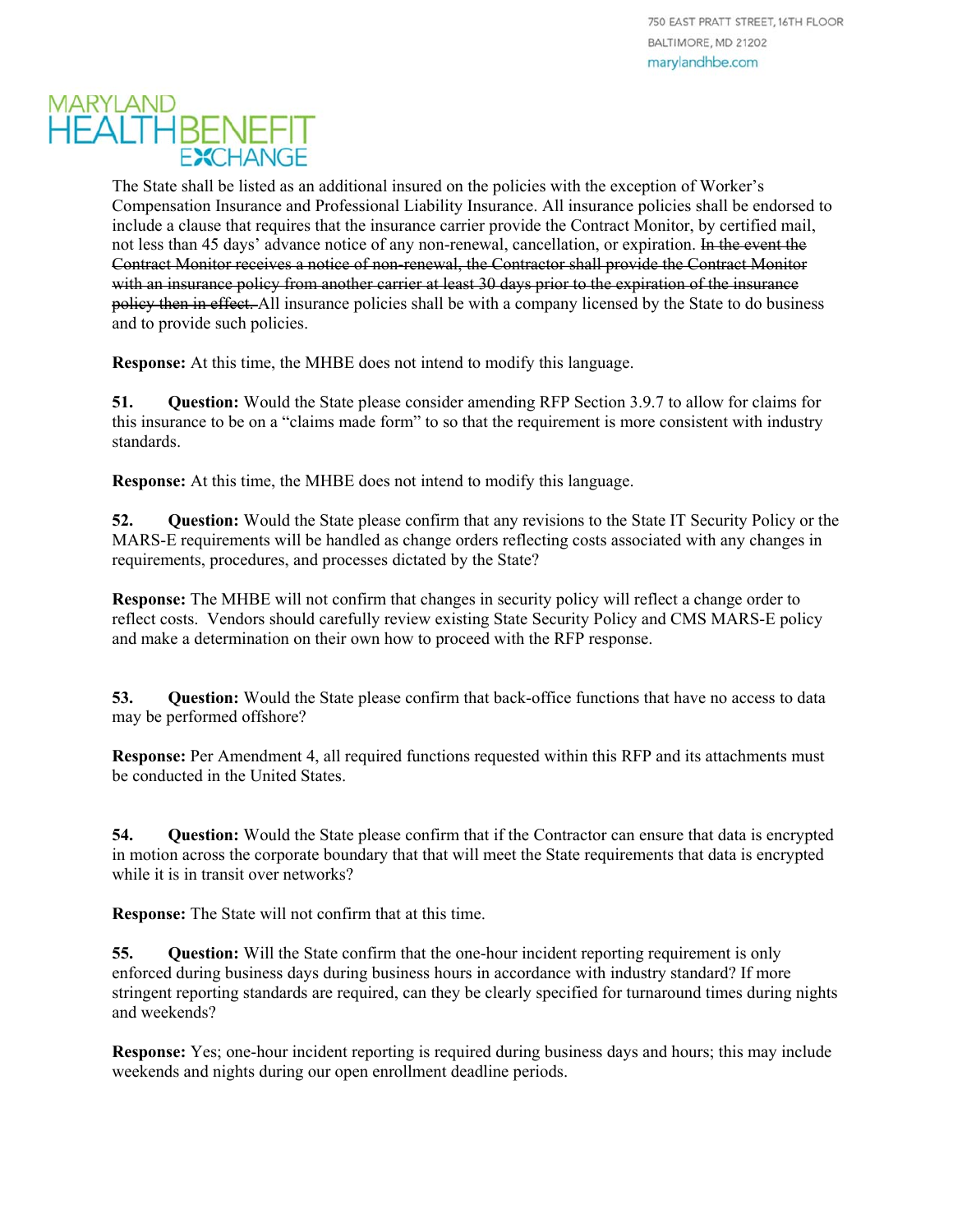**56. Question:** Will the State please define what rises to the level of an attack in RFP Section 3.8.4 Subsection c? Any computer network is probed constantly but unless such a probe rises to the level of a Denial of Service or a Distributed Denial of Service industry standard is to not consider the incident an attack. Can the State define and confirm?

**Response:** Cyber events of any nature that cause disruption of service, compromise to systems, loss of data or integrity should be reported and considered attacks or incidents.

**57. Question:** Would the State please confirm that proposers may use their internal background check processes if their internal processes are more stringent than the background check requirements in the RFP?

**Response:** The proposers must meet the requirements as outlined in the proposal. It is acceptable for the proposer to exceed the requirements.

**58.** Question: Would the State please confirm that the Privacy Principle of the SOC 2 does not have to be included in the SOC 2 Audit report unless the Contractor would be directly communicating with the State's constituents whose data is in the system, and informing them of their privacy rights?

**Response:** This RFP is for the consumer service center which by work performed necessitates access to and use of constituents' PII. The proposer's public notice on their website would need to be audited to ensure it meets the privacy principle requirements. Please refer to AIPCA and/or your organization's IT department for further direction.

**59. Question:** Would the State clarify whether they require a specific drug screen to be completed prior to employment?

**Response:** Per Attachment C - Contract Affidavit, the winning offeror will affirm that they operate a drug free working environment. The RFP does not specify any specific drug screening process to be completed.

**60. Question:** Please clarify the expected performance around call answer times during open enrollment: Section 3.2.1.2 refers to a wait time of no longer than "six (6) minutes for 80% of all incoming calls during open enrollment periods", but in Section 3.4.6.1, the Minimum Service Level Required per month is "Nov 1 - Jan 31: 80% within 600 seconds" (10-minutes).

**Response:** Per Amendment 4, RFP Section 3.4.6.1 has been amended to read 360 rather than 600 seconds.

**61. Question:** Please clarify the meaning of - 80,000 calls per month- referenced in Cell A11- Total Per Year: is it only to be used in the Total Per Year calculation, or should it also be considered for use in calculating Fixed Unit Price per Call?

**Response:** Cell A11 should only be utilized when calculating the Total Per Year calculation. As noted, the number 80,000 will only be used by the MHBE for evaluation purposes.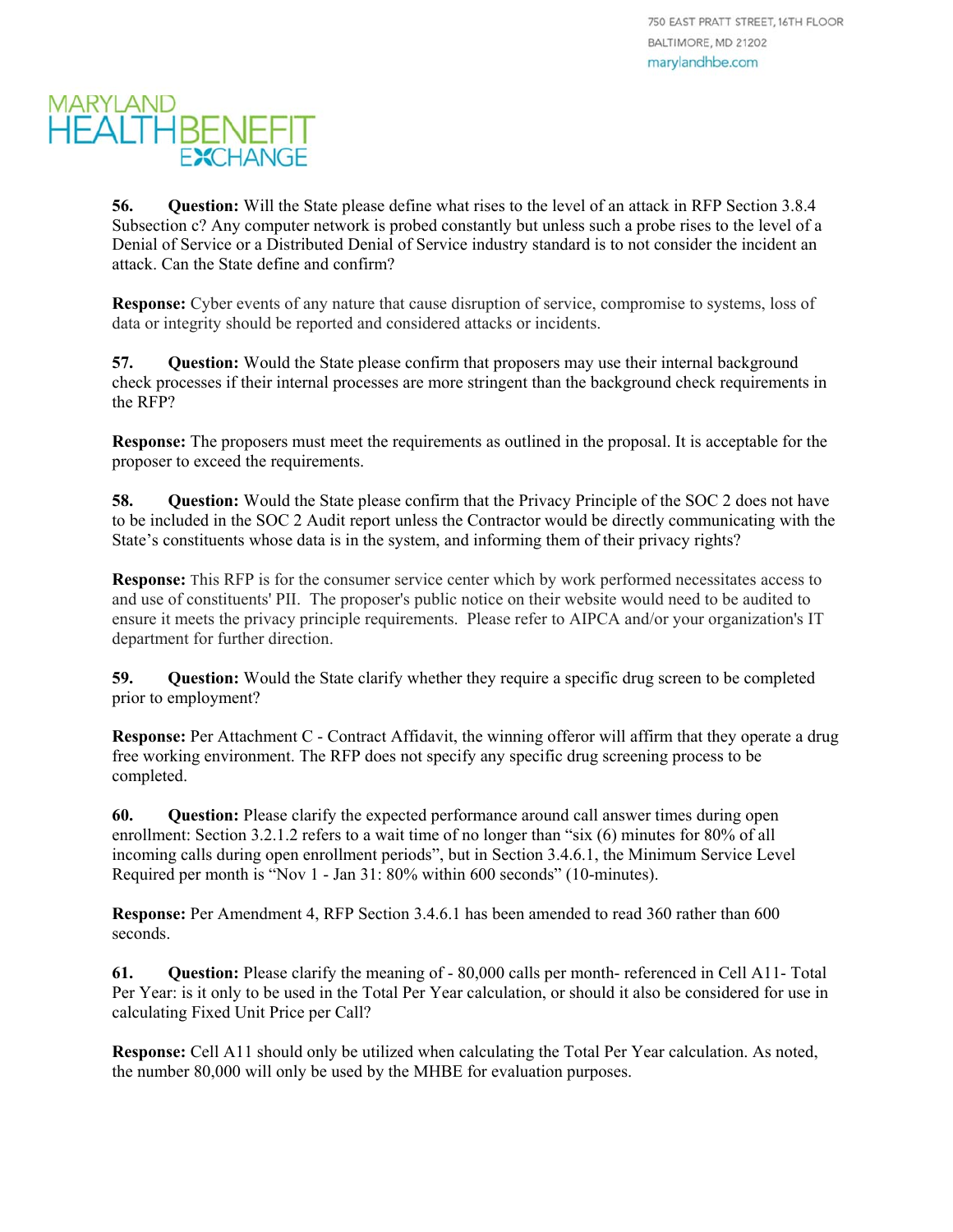**62. Question:** Historical call volumes appear to be higher than the 80,000 monthly calls included in the Price Proposal, Attachment F. RFP Section 3.2 includes the statement. "Call volumes stabilized to expected levels beginning in April of 2016." Barring any major policy/legislative change, does MHBE believe that 80,000 calls per month is what the Contractor should expect on average throughout the life of the contract? Does the 80,000 monthly call estimate include the call volumes for Medicaid Enrollment Choice Counseling and Producer support line?

**Response:** Per the note listed under "\*\*\*" in Attachment F, "Please note that this number of calls is for evaluation purposes only and does not represent actual call volume" The Medicaid Enrollment Choice Counseling calls will likely become an extension of the current Medicaid application calls, which are accounted for in the estimate and historical data. Producer Support line volume is not included in the estimate volume. 80,000 monthly calls was cited as an example only.

**63. Question:** May Contractors submit proposal files in separate emails?

**Response:** Vendors should ensure that all file/email submissions are appropriately labeled. If email size restrictions prevent offerors from submitting all files in one email, the MHBE will accept multiply, appropriately labeled emails.

**64. Question:** In Section 3.8 on page 66 of the RFP, subsection c) includes the following sentence: "This Section shall survive expiration or termination of the Contract."

Since the Contractor awarded the Contract will no longer have a role in operating the system or handling protected data upon the Contract's expiration or termination, exactly what obligations will survive?

Is the sole purpose of the aforementioned survival language to continue to hold the Contractor responsible for any breach of the Non-Entity Exchange Agreement that occurred during the term of the Contract?

Please clarify the State's intent and expectations.

**Response**: The Term specified in the NEEA (see p. 161) pertains to obligations under the NEEA and survives the term of the Contract, if applicable.

**65. Question:** In the second set of Answers to Questions, Question 10 clarified that the successful offeror will be fully transitioned prior to open enrollment. Section 3.3.1.2 indicates that the contractor will have 90 days for complete verification and transfer or all operations. Please confirm that a compliant Transition-In plan should not include the enrollment broker functions, since the RFP and Question 5 (in answers to question No. 2) indicate that the start date for providing enrollment broker functions outside the transition period starting on January 1, 2018

**Response:** Please see revised and restated answer to Question #5 from Question-Response Document #2 at the top of the document.

**66. Question:** Is it the State's intent that these Cyber Security insurance requirements be "Floweddown" to subcontracts who may be performing a portion of the work? These insurance amounts are "Cost prohibitive" for small firms.